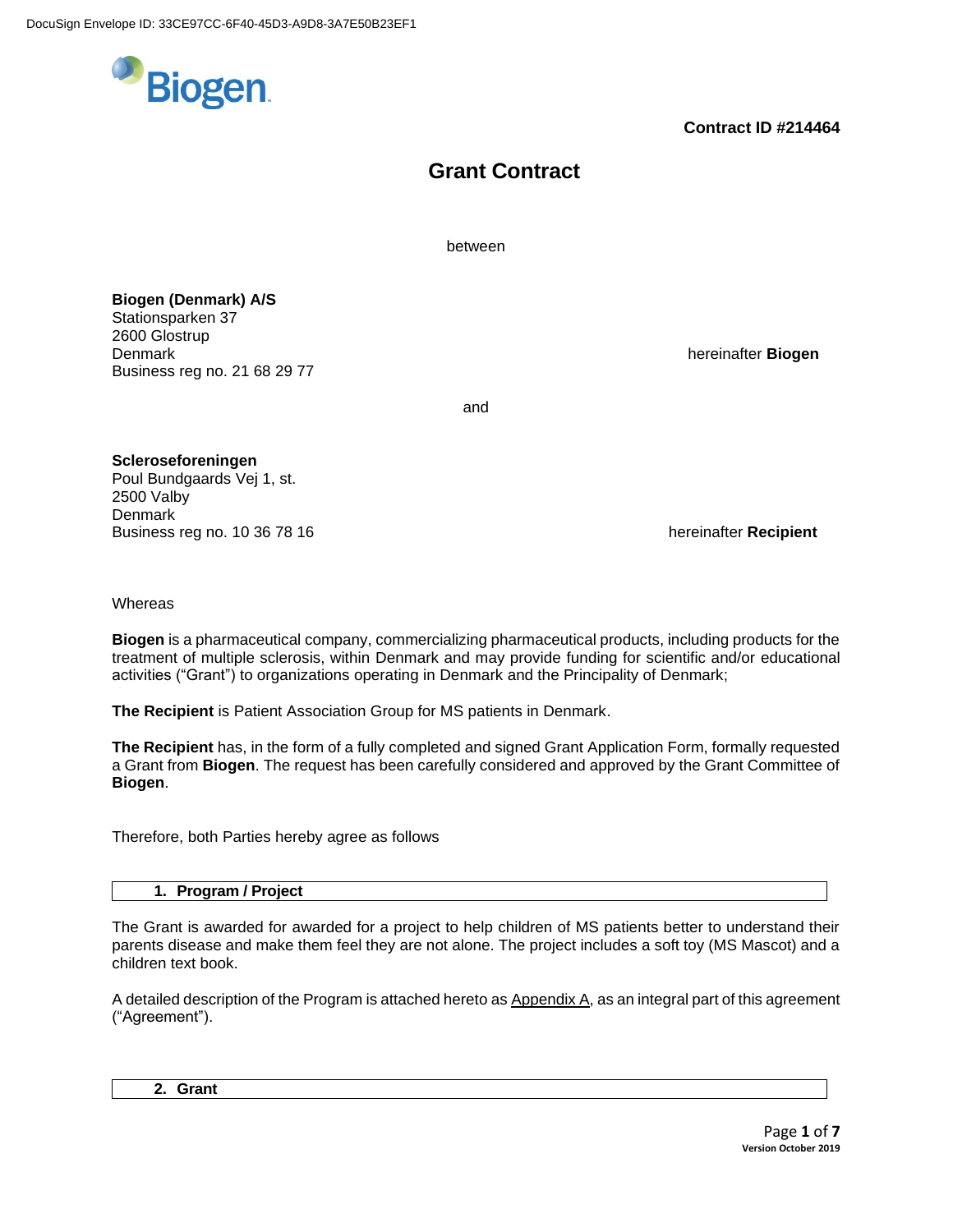

The payment of the Grant, the total amount of **23.750 DKK**, to **the Recipient** will be made by **Biogen** to the bank account of **the Recipient** included in Appendix B of this Agreement and in accordance with the terms and conditions of this Agreement.

## **3. Use of funds/Audit rights**

The **Recipient** shall use the Grant solely for the purposes of the Program described in Article 1 and Appendix A of this Agreement. Changes to the scope and date of the Program must be approved in writing by **Biogen** prior to the initiation of the Program. A reconciliation of the funds disbursed may be requested, and any unused funds may be requested to be returned, in accordance with Article 6 of this Agreement.

In addition the **Recipient** shall maintain records related to the Grant including but not limited to accounting records and documentation proving that the Program supported by the Grant was effected. The **Recipien**t shall permit Biogen (by its authorized agents) or government authorities to inspect, audit such records for the purposes of the audit (i) to the extent necessary to adequately evaluate the use of the Grant by **the Recipient** under this Agreement or (ii) as required by governmental authorities or applicable laws, or (iii) as requested by **Biogen** for any other documentable business purpose related to this Agreement. The **Recipient** acknowledges that any audit documentation required by governmental authorities may need to be delivered on short notice to **Biogen** and **Recipient** will cooperate in a timely manner with any such audit request. The **Recipient** shall make appropriate representatives available to **Biogen** and its agents to discuss such records and to resolve any questions or issues relating thereto. In principle such audit requests will not require in site inspections unless required by governmental authorities or applicable laws or unless the nature of the request requires such in site inspection.

The **Recipient** may collect additional funds from third parties for the Program under the obligation that the collected funds will not be in excess of the anticipated total costs of the Program. The **Recipient** confirms that the Grant does not overlap with regular financing of its activities from any public institution or governmental authority, and with financial support received by other third parties. **The Recipient** furthermore acknowledges that the Grant will not be used to finance any research activities that involve **Biogen** products or medicinal products from other companies, nor any other Investigator Initiated/Sponsored Trials. The **Recipient** is aware that the Grant does not constitute a sponsorship, and thus, **Biogen** will not expect any value in return for the Grant. The **Recipient** warrants that the Grant shall not be used to finance any activities related to hospitality, travel, gifts or payments for educational event related costs (e.g. congress attendance).

#### **4. Independence**

**Biogen** shall have no control and no influence on the decisions of the **Recipient** regarding the Program. **Recipient** shall remain solely responsible for exercising full control over the use of the Grant.

**Biogen's** Grant is not intended for creating an obligation or inducement for **Recipient** to prescribe, promote, supply, administer, buy or sell any product that **Biogen** or any of its affiliates may manufacture or distribute now or in the future. **Recipient** will not give or offer any gift, benefit in kind or pecuniary advantage to any healthcare professional, government official or governmental body as an inducement to prescribe, supply, administer, recommend, buy or sell any of **Biogen's** products or to obtain any improper advantage in connection with any business venture or contract relating to **Biogen**.

#### **5. Term and Termination**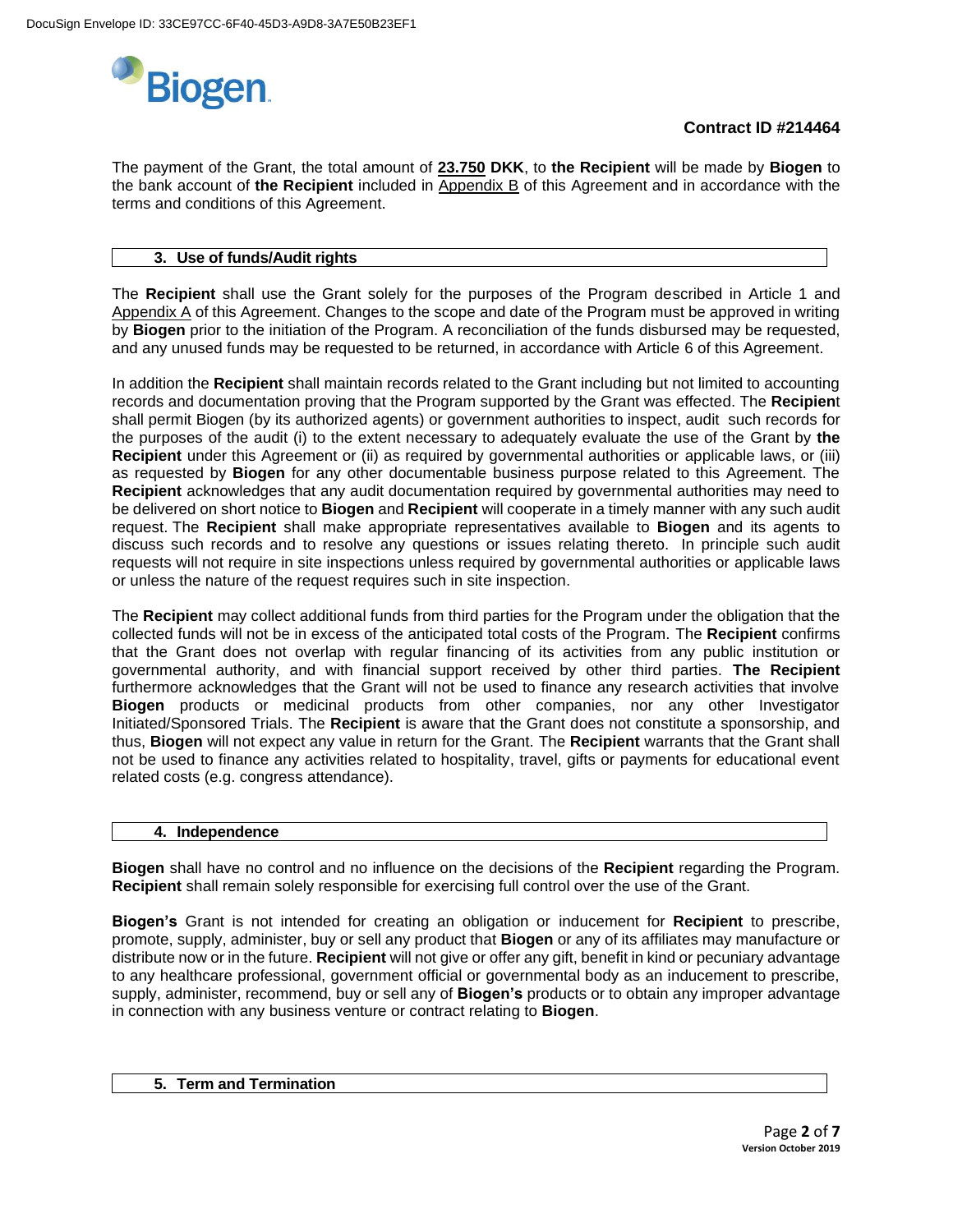

The term of this Agreement shall commence on the day of its complete signature by both Parties and shall continue for a period of time as stipulated in Appendix B (Details of Bank Account; Terms, Details and Conditions of Payment), of this Agreement.

**The Recipient** will provide **Biogen** with a written report on the use of the Grant at the end of the Agreement term as stipulated in Appendix B. This report shall be of a high quality, adequate in format and of sufficient length/depth to allow **Biogen** to easily and fully understand the use of the Grant.

This Agreement may be immediately terminated at any time by either Party upon at least fourteen (14) days advance written notice to the other Party in the event the other Party materially breaches this Agreement. In such event, the non-breaching Party shall notify the Party in breach of such breach in writing.

In the event, that the applicable Swiss legislation, jurisdiction or a Government authority decision could render this Agreement or any transaction based upon it being found a violation of applicable law or would otherwise have a material adverse effect on one of the Parties if the Agreement would remain in effect, each Party shall have the right to terminate this Agreement and rescind from or not fulfill any of its obligations.

### **6. Effect of Termination**

Notwithstanding any liability of the **Recipient** under applicable law in case of termination by **Biogen**, **Recipient** will refund to **Biogen** the amount of Grant received by **Biogen**, unless **Biogen** instructs **Recipient** to refund a smaller amount. If any portion of the Grant has not been expended or allocated in accordance with the Program at the time of termination or expiration, **the Recipient** shall consult with **Biogen** to determine **Biogen's** wishes for an alternative use of the remaining portion.

### **7. Collection of personal data, privacy**

In the course of using **Biogen's** Grant under this Agreement **Recipient** shall comply with all applicable data protection laws with regard to any individual. In case the nature of the Program or **Biogen** requires that **Recipient** provides **Biogen**, its affiliates and/or business partners with personal data relating to any individual, **Recipient** shall limit such personal data only to information that is necessary to meet the relevant requirement and provide it to **Biogen**, its affiliates and/or business partners in compliance with all applicable data protection laws. **Recipient** shall also provide the respective data subjects with the information about processing of their personal data by **Biogen** and about all their related rights, contained in Biogen's data privacy notice within the Grant application form.

#### **8. Disclosure**

The **Recipient** declares having knowledge of and understands that as a member of the EFPIA (European Federation of Pharmaceutical Industries and Associations) ("EFPIA") **Biogen** must comply with the regulation and Codes of Conduct approved by the association, including the EFPIA Code on disclosure of transfers of value from pharmaceuticals companies to healthcare professionals and healthcare organisations ("EFPIA HCP/HCO DISCLOSURE CODE"). In this regard, it declares that it is aware of **Biogen**'s obligation to publish annually, as of January 1, 2015, on its publicly accessible corporate website, the information regarding value transfers made by **Biogen** no later than March 31 of the year following the expenditure. This information includes disclosing, displaying and providing information regarding the amount or amounts provided as Grant pursuant to this Agreement. To this end, **Recipient** authorizes **Biogen** to publish information regarding this Agreement in the manner prescribed by the EFPIA HCP/HCO DISCLOSUE CODE and applicable laws and regulations, accompanied by a detailed description of the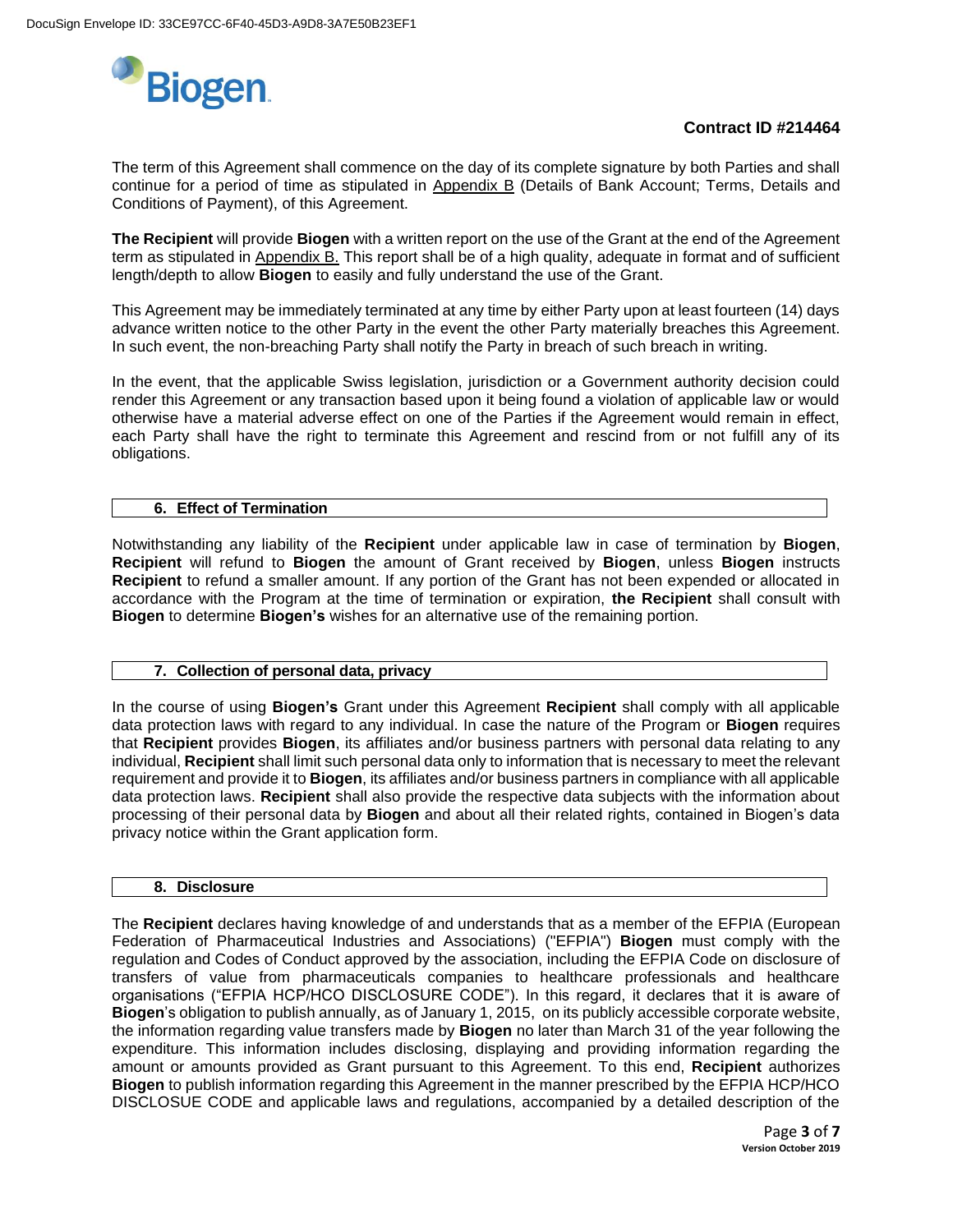

economic and non-economic benefits received by the **Recipient** under this Agreement. This information must remain accessible to the public for at least three (3) years after its disclosure.

#### **9. Miscellaneous**

This Agreement including the appendices attached hereto as integral parts of this Agreement constitute the entire Agreement between the Parties with respect to the subject matter hereof and supersede all prior and contemporaneous oral, written and other Agreements between the Parties.

The rights and obligations of the Parties hereunder shall inure to the benefit of, and shall be binding upon their respective successors and assigns. This Agreement may not be assigned by the **Recipient** without the prior written consent of **Biogen.** This Agreement may only be amended in writing, duly signed by the Parties hereto.

In the event any part of this Agreement shall be held illegal, void or ineffective, the remaining portions hereof shall remain in force and effect. If any of the terms or conditions of this Agreement are in conflict with any applicable laws or rules for professional conduct, then such terms or conditions shall be deemed inoperative to the extent that they may conflict therewith and shall be deemed to be modified to conform to such laws or rules.

This Agreement shall be construed in accordance with the laws of Denmark. Any dispute shall be resolved by the Ordinary Courts of Copenhagen.

This Agreement may be executed in any number of counterparts, each of which when so executed shall be deemed an original, but all such counterparts shall constitute one and the same instrument, and all signatures need not appear on any one counterpart. Either Party hereto may execute and deliver a counterpart of this Agreement by delivering by facsimile or other electronic transmission a signature page of this Agreement signed by such Party, and any such facsimile or other electronic signature shall be treated in all respect as having the same effect as an original signature.

\_\_\_\_\_\_\_\_\_\_\_\_\_\_\_\_\_\_\_\_\_\_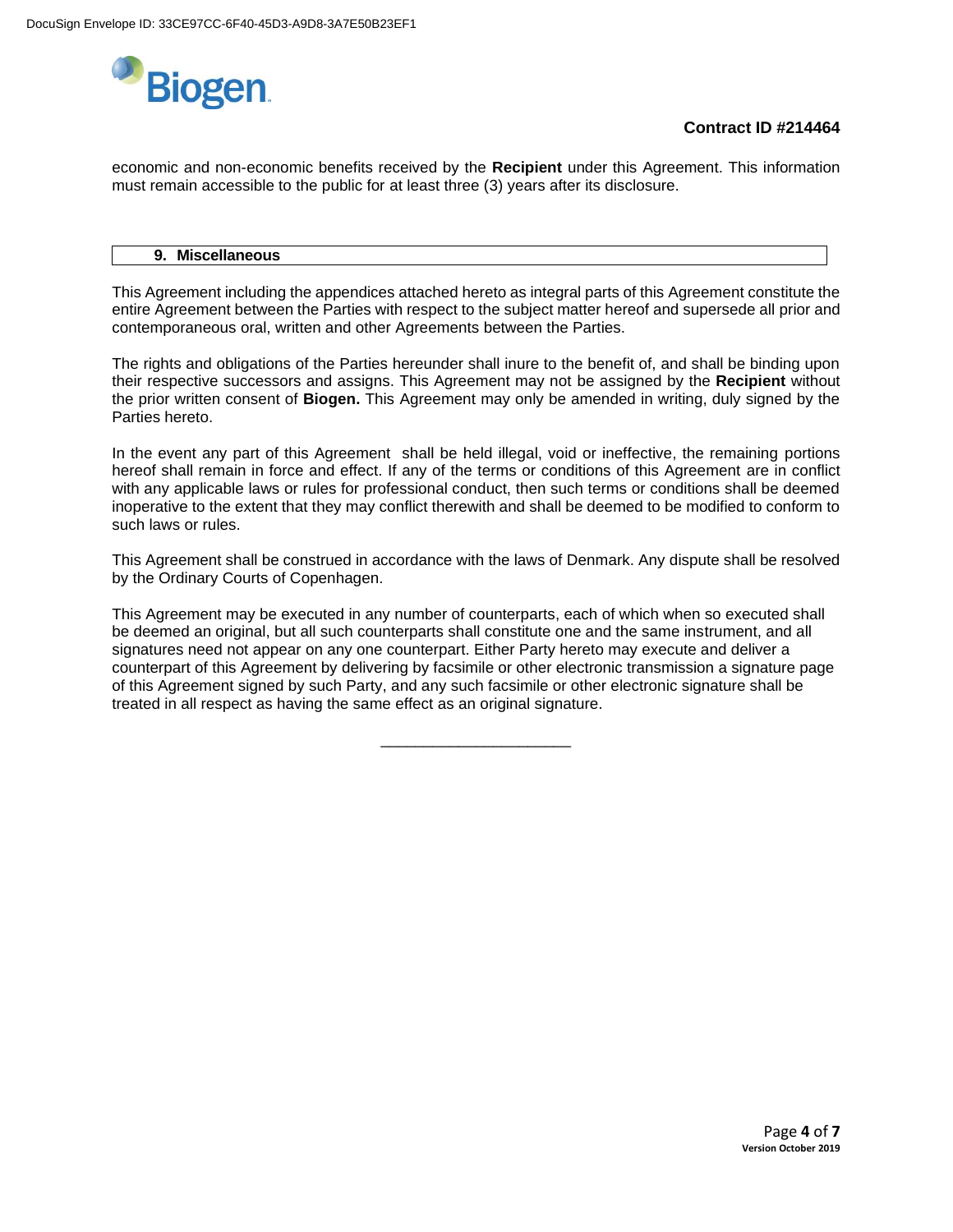

# **Biogen (Denmark) A/S**

| By:           | DocuSigned by:                                                                                                                                                      |  |
|---------------|---------------------------------------------------------------------------------------------------------------------------------------------------------------------|--|
|               | Jamma Harreler                                                                                                                                                      |  |
|               | Signer Name: Janne Harder<br>Printed name of authorisianing Reason: thave reviewed and I approve this document<br><b>МАЯБЭЗОРГАБА ДАН-ЭС А 1 ГР</b> 834300 В 84 Е 3 |  |
| Job title:    |                                                                                                                                                                     |  |
| Place & Date: | 13-Oct-2019   09:40:37 EDT                                                                                                                                          |  |

## **Scleroseforeningen**

| By: $\qquad \qquad$              | DocuSigned by:             |                                                                                                   |
|----------------------------------|----------------------------|---------------------------------------------------------------------------------------------------|
|                                  | klaus Hom                  |                                                                                                   |
|                                  | Signer Name: Klaus Høm     | Printed name of authogoning Reason; Jeg godkender dette dokumenthted name of authorized signatory |
| Job title: The Solid State State |                            |                                                                                                   |
| Place & Date:                    | 11-Oct-2019   04:25:24 PDT | Place & Date:                                                                                     |

List of Appendices:

Appendix A : Detailed Description of the Program Appendix B : Details of Bank Account; Terms, Details and Conditions of Payment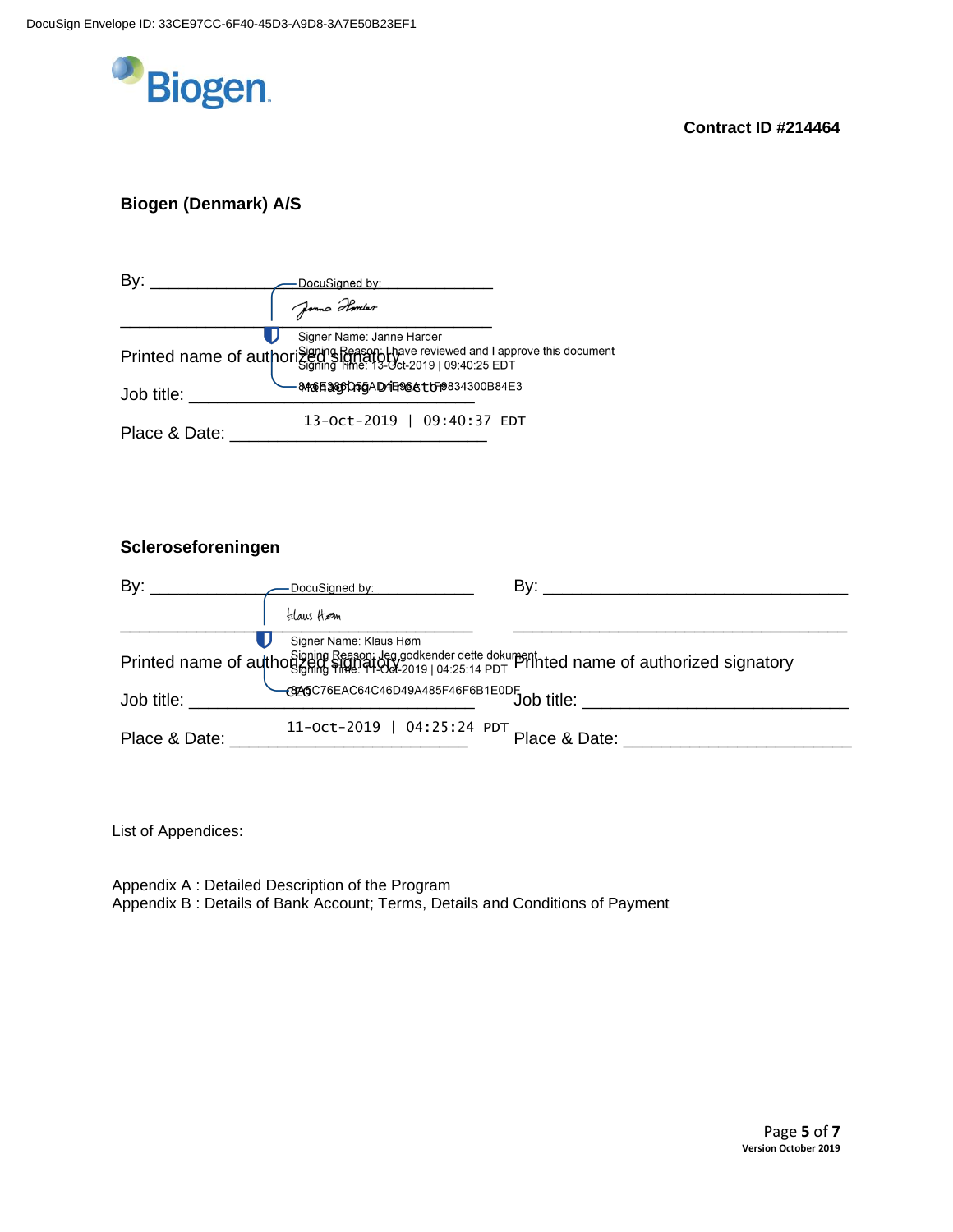

### Appendix A:

Detailed Description of the Program

- 1. Name and detailed description of the Program (activity, project, equipment), which the Grant supports: Project to help Children of MS Patients better to understand their parent's disease and make them feel they are not alone by sponsoring a soft toy (MS Mascot) which will be delivered together with a children book. This grant will support the purchase of additional MS Mascots, which will be delivered to the children along with a textbook that Scleroseforeningen already holds.
- 2. Name(s) of the Organization/department etc., which handles the Program: Scleroseforeningen
- 3. Name(s) of person(s) at the Organization, which is responsible for the Program: Hans Tiedemann
- 4. Name(s) of person(s) responsible for the account at the Organization, which the Grant is transferred to: Hans Tiedemann
- 5. Name of the person with competence at the Organization, who has approved that the Organization can receive the Grant: Klaus Høm
- 6. Type of activity, project, equipment which the Grant is granted to: Purchase of 500 MS Mascots
- 7. The purpose of the Program which the Grant is given: Support Children of parents with the MS disease
- 8. The term of this agreement shall commence on the day of its complete signature by both parties and ends: 1st of January 2020
- 9. Size of financial Grant: **DKK 23.750**

**Contract ID #214464**